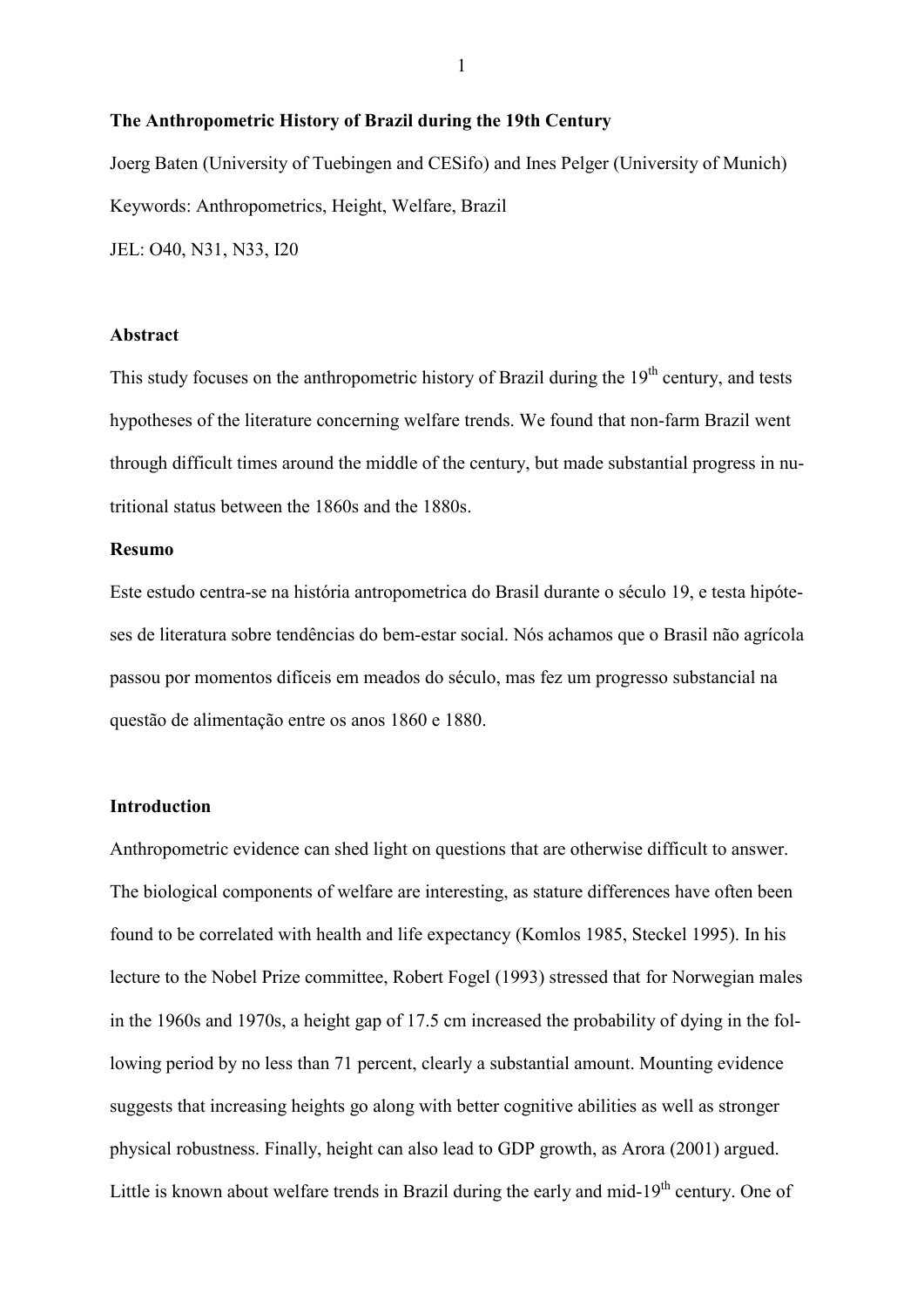the attempts to suggest welfare measures for Latin American countries has be done by Maddison (2001). He decided to work with strong assumptions in order to develop a first estimate for a number of countries, which he hoped would be improved in later welfare measurement research. For example, Maddison had to assume in his GDP per capita estimations for Brazil that the growth rate from 1820-1850 was similar to the period from 1850-1913, for which the first data-based estimates have been put forward by Goldsmith (1986). Hence the idea behind this study is to use historical anthropometric indicators to check whether the current knowledge about the evolution of welfare in Brazil during this time is correct or not. That is important because current knowledge is based on relatively weak GDP estimates, which is admitted by the authors themselves.

Now, height and GDP per capita clearly do not measure the same components of welfare. GDP is much more sensitive to urbanisation and industrialisation, whereas height development reflects the biological components of the standard of living, as height tends to be correlated with health, longevity, and the quality of nutrition (Steckel and Floud 1997, Komlos and Baten 1998). Nevertheless, as a structuring idea we can use Maddison's assumptions about GDP development (Table 1) to generate initial hypotheses about welfare development in Brazil.<sup>1</sup> We will subsequently test how much the development in height deviated from those hypotheses based on income development assumptions and estimates. The hypotheses to be tested is that Brazil had a very modest upward trend in its standard of living during the early 19<sup>th</sup> century, similar to the second half of the century, but on a very low level, and that anthropometric values developed in a similar manner.

A smaller data set of the early period has been studied previously by Frank (2006). We will test whether his positive results for the 1850-1860s hold firm when the data set is ex-

 $\overline{a}$ 

<sup>&</sup>lt;sup>1</sup> Apart from the conceptional differences between height and GDP measurement of living standards, we should also mention the general doubts about the strategy with which to estimate GDP based on backward interpolation, see Fukao et al. (2007).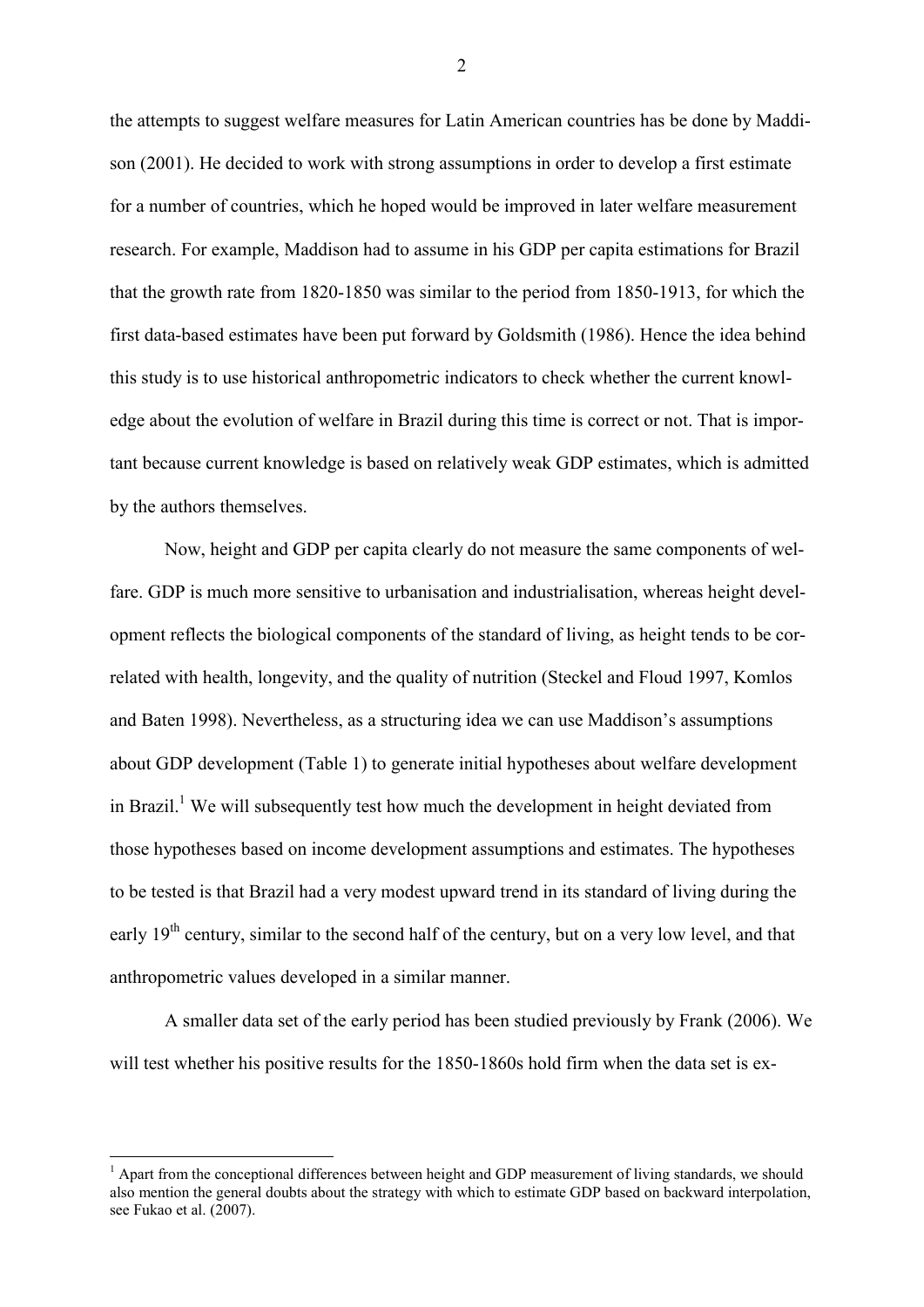panded from 1,142 to 6,771 observations. We will also extend the anthropometric history of Brazil into the 1880s, when heights began to increase substantially.

The paper is structured as follows: describing first the country's non-anthropometric history based on the existing literature on export performance and population history, the anthropometric data is going to be discussed, and our new findings will be presented and interpreted. Then several robustness and representativeness tests are going to be implemented. Finally we will present a conclusion.

#### **Brief Social and Economic History of Brasil**

Brazil's economy was characterized by an agrarian, monocultural structure in the 18<sup>th</sup> century. In 1815, Brazil became a monarchy with equal rights and obtained independence from Portugal in 1822. Compared to all other Latin American countries, Brazil's independence was unique. Unlike its neighbors, Brazil remained a monarchy after its independence from Portugal. Furthermore, Brazil underwent a comparatively peaceful transition to independence and in spite of repeated attempts of secession, the entity of Brazil remained intact. Moreover, Brazil developed from a state into a nation (Bernecker et al., 2000) with Rio de Janeiro as its unchallenged capital. Though political conditions were stable, the Brazilian economy is often assumed to have been growing too slowly or even to have stagnated due to low productivity in domestic agriculture and a lack of capital, infrastructure, and financial institutions. The slow transition to industrialization started relatively late (at the end of the  $19<sup>th</sup>$  century). Traditional Latin American economic history claimed that after independence, Brazil fell under the economic control of Great Britain, which is also in line with the Latin American dependency framework. In fact, Brazilian trade was heavily biased towards Great Britain due to special treaties. However, Haber and Klein (1994) argue that "Brazilian policy makers were not British puppets" and that it is not clear whether this development was necessarily a consequence of its independence or of Brazil's relationship with Great Britain.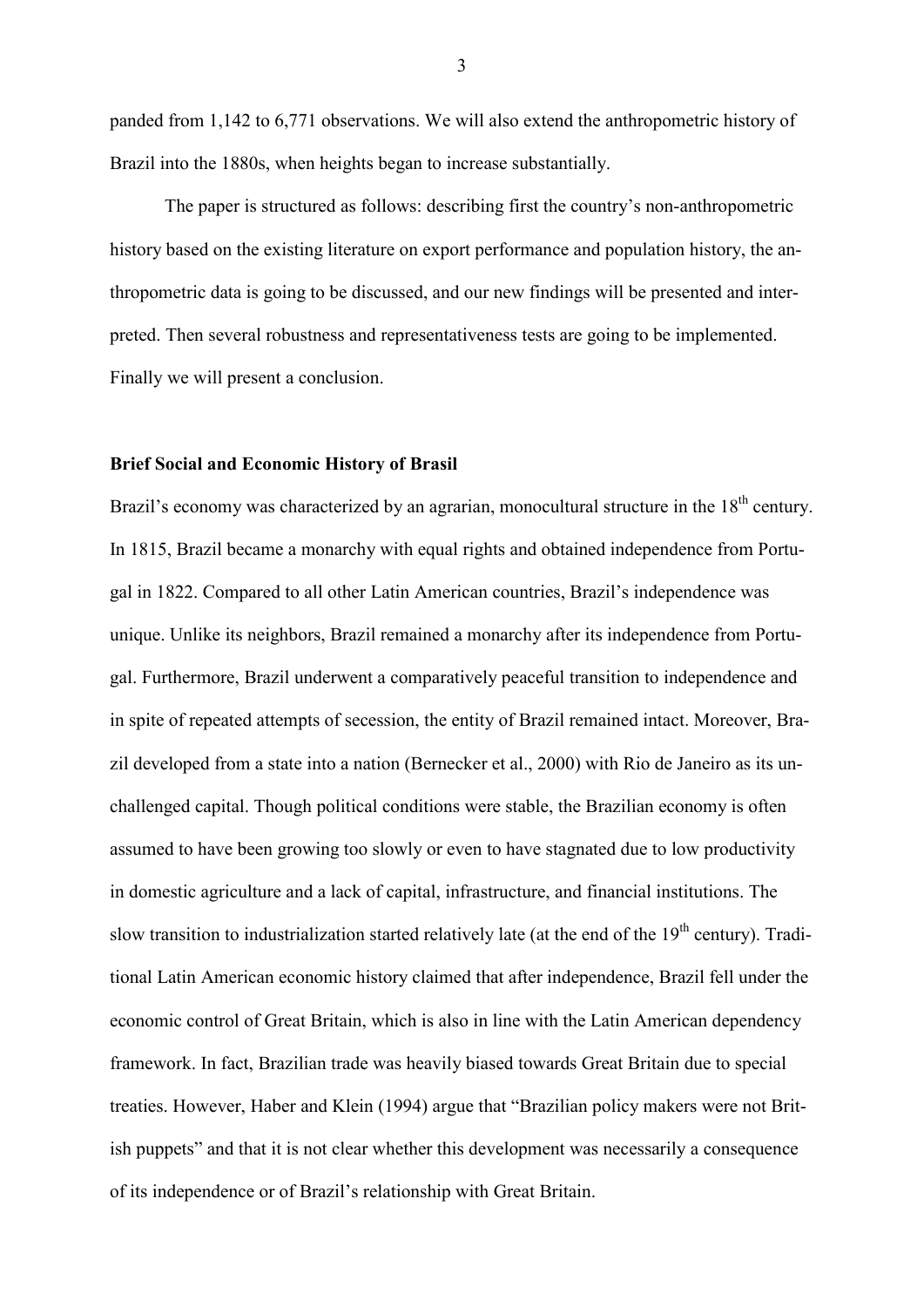The institution of slavery still played a vital role. Brazil was the last country to abolish slavery under British pressure in 1888, although new slave imports had already been prohibited in 1850. The consequence of this prohibition was a lack of workers in the prospering coffee plantations in the south. There was a big slave exodus from the stagnating sugar plantations in the northeast to the south, and additional European immigrants came in large numbers. The coffee planters pressed Brazil's central government and the government of São Paulo province to pay the transportation costs of immigrants from southern Europe (Leff, 1994), who otherwise might have gone to the United States or Argentina, where wages were higher. Coffee Planters were more willing to finance immigration from Europe than from within Brazil, as they preferred white European to black Brazilian workers. Brazil was an agricultural economy prior to independence and continued to be so afterwards.

The sugar exports of Brazil, which lead the world market until 1815, stagnated due to growing competition with other Latin American sugar-producing countries, and later the sugar beet producers in Europe. Thus, coffee soon overtook sugar as the most important export staple. The North-eastern sugar and cotton exports declined and per capita incomes fell behind the South-eastern boom region (Leff, 1994).

Johnson and Frank (2006) point out that focusing on aggregate economic performance tends to obscure the level of wealth and economic dynamism found in the southeast of Brazil. Moreover, Frank (2006) found out that mean wealth in Rio de Janeiro in the first half of the  $19<sup>th</sup>$  century was surprisingly large and growing significantly, although the entire period was marked by a high level of inequality.<sup>2</sup>

What can be said about the nutrition of Brazilians? The available amount of animal protein per capita was potentially higher in inland Brazil, as the specialization in cattle farming might suggest (Bauer, 1986). However, meat was consumed both in fresh and in dried form, which had different health implications (Kiple, 1989). Whereas in the Northeast the

<sup>&</sup>lt;sup>2</sup> They calculated a Gini coefficient of 0.87 for the 1820s and 1850s in Rio de Janeiro and estimated a top decile share of 77(respectively) 78 percent.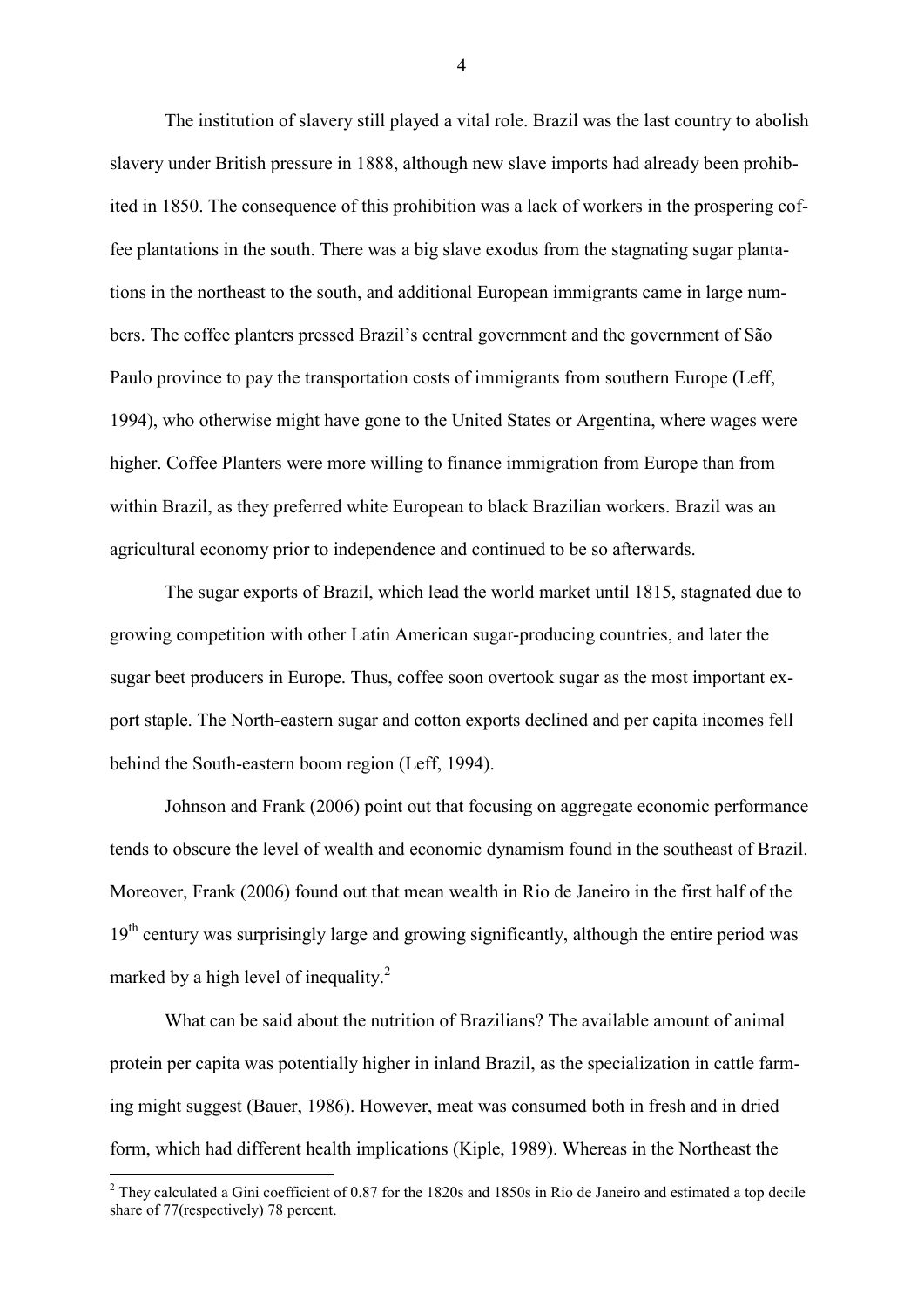base of the diet was dried meat and manioc flour, the diet in Rio de Janeiro and São Paulo in the 19th century was fresh meat and beans for the rich and dried meat and cornmeal or manioc flour for the poor. In Minas Gerais both rich and poor consumed a great deal of pork, cornmeal, and beans while in Rio Grande do Sul the diet centered on fresh meat, cereals, and vegetables. Kiple (1989) pointed out that the diet of dried meat and manioc was seriously thiamine deficient.<sup>3</sup> and that beriberi, the major deficiency disease caused by a lack of thiamine, was discovered to be a serious health problem in Brazil during the latter half of the  $19<sup>th</sup>$ century. However, the high consumption of beans helped to overcome some of the health problems, and bean soup with offal (feijoada) became an indispensable national dish (Fish, 1978). Its protein rich nutrients enhanced the diet of many Brazilians.

#### **New anthropometric evidence on Brazil**

 $\overline{a}$ 

Our Brazilian sample contains 6771 male prisoners from the Rio de Janeiro city jail who were measured between 1861 and 1903.<sup>4</sup> We have information on height, origin, occupation, birth place, age and skin color. The number of cases allows estimates for the birth cohorts of the 1810s to 1880s (Table 2). The standard deviations of height are relatively high, as we would expect for a country with relatively high inequality. The information on height was measured in Portuguese feet, and from 1879 onwards in meters. One Portuguese inch corresponds to 2.75 centimeters. However, Frank (2006) found out that due to measurement error in the Rio prison, it is more appropriate to use the equivalent of 2.73 centimeters for one Portuguese inch. In the prison records, some individuals were reported both in centimeters and feet, and an analysis of those double measurements allowed to reconstruct the corrected feet measure. We follow his reasoning and adopt this approach. $5$ 

 $3$  The process of salting and drying destroys the thiamine and mostly also the fat in the meat.

<sup>4</sup> Rio de Janeiro/Brazil: Arquivo Público do Estado do Rio de Janeiro – APERJ – Depositum Casa de Detenção do Rio de Janeiro.

 $<sup>5</sup>$  We should note the possibility that the upward trend might be less pronounced, if the result of Frank about the</sup> inch measure being 2.73 cm is incorrect. In this case, there would also be a substantial increase, but it would be 0.7 cm smaller between the 1840s and the constant, for example (see Appendix A.2 available from the authors). However, we are convinced that Frank's assessment of the inch measure employed is correct and that the trends presented here are as strong as described.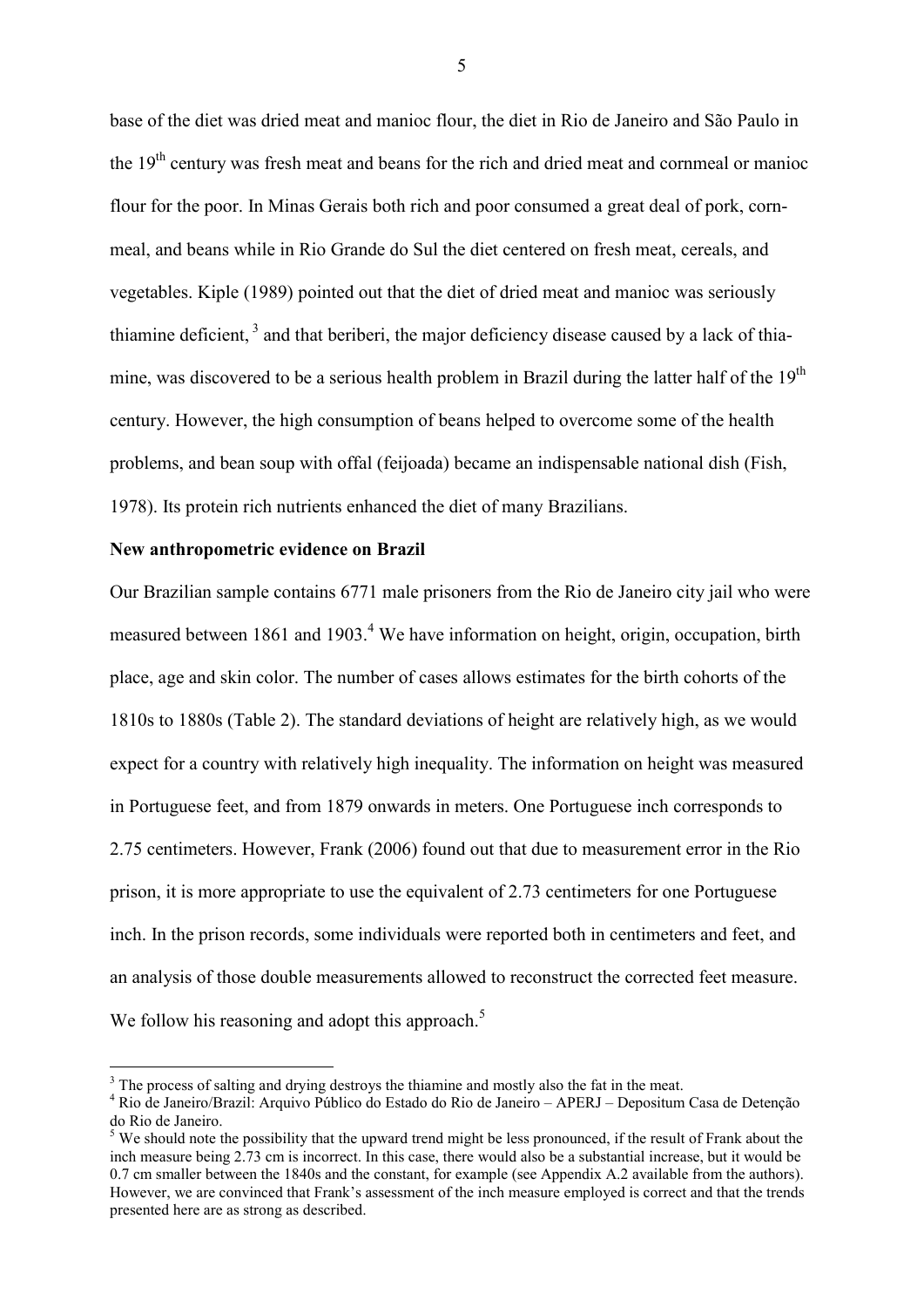The prisoners came from many different regions (Figure 4) and countries. We have information on migrant status and can hence control for it. We pooled the information on skin color into three categories (white, black, and other or rather "brown") as the description of skin color for persons of mixed race was manifold and the terms used by the contemporaries could hardly be defined accurately (e.g. crioulo, moreno, acaboclado, fula, cabra).

**How can we assess height differences by occupational groups?** We use the Armstrong scheme concerning occupations to get a clearer understanding of the social structure of the Brazilian society. The Armstrong classification scheme (Armstrong 1972) was developed for 19<sup>th</sup> century censuses, aiming at capturing the skill and social status level of occupations during this period (see Table 3 for a very brief overview). Clearly, there are some occupations which can stretch in reality from very low to very high skill levels and social status as well. But in practice, this classification scheme has proved useful for a number of applications. In anthropometric history, it has been used in a number of studies (for example, see Johnson and Nicholas, 1995). The lowest status and skill group (1) consists of unskilled workers, this also includes domestic servants and similar low status groups. The second group includes semiskilled occupations which do not require a long craftsmen-type education, such as a painter. The category (3) "skilled" consists mainly of craftsmen or other persons who had a similar skill level and responsibilities. Category (4) are semi-professional occupations such as clerks or telegraphers. Those occupations require clearly a somewhat higher skill level, but not as much as category (5), the professionals, who typically attended a high school or university (for example, lawyers and doctors), or who have a very high social status, such as entrepreneurs. We have a category for prisoners whose occupation is unknown (group 0) and we coded the farmers as a separate group, as those might have benefited from their direct access to food and land-ownership.

**How representative is our data?** In prison samples, there might be height bias and occupational bias. Height bias is defined as a certain gap between the heights of prisoners and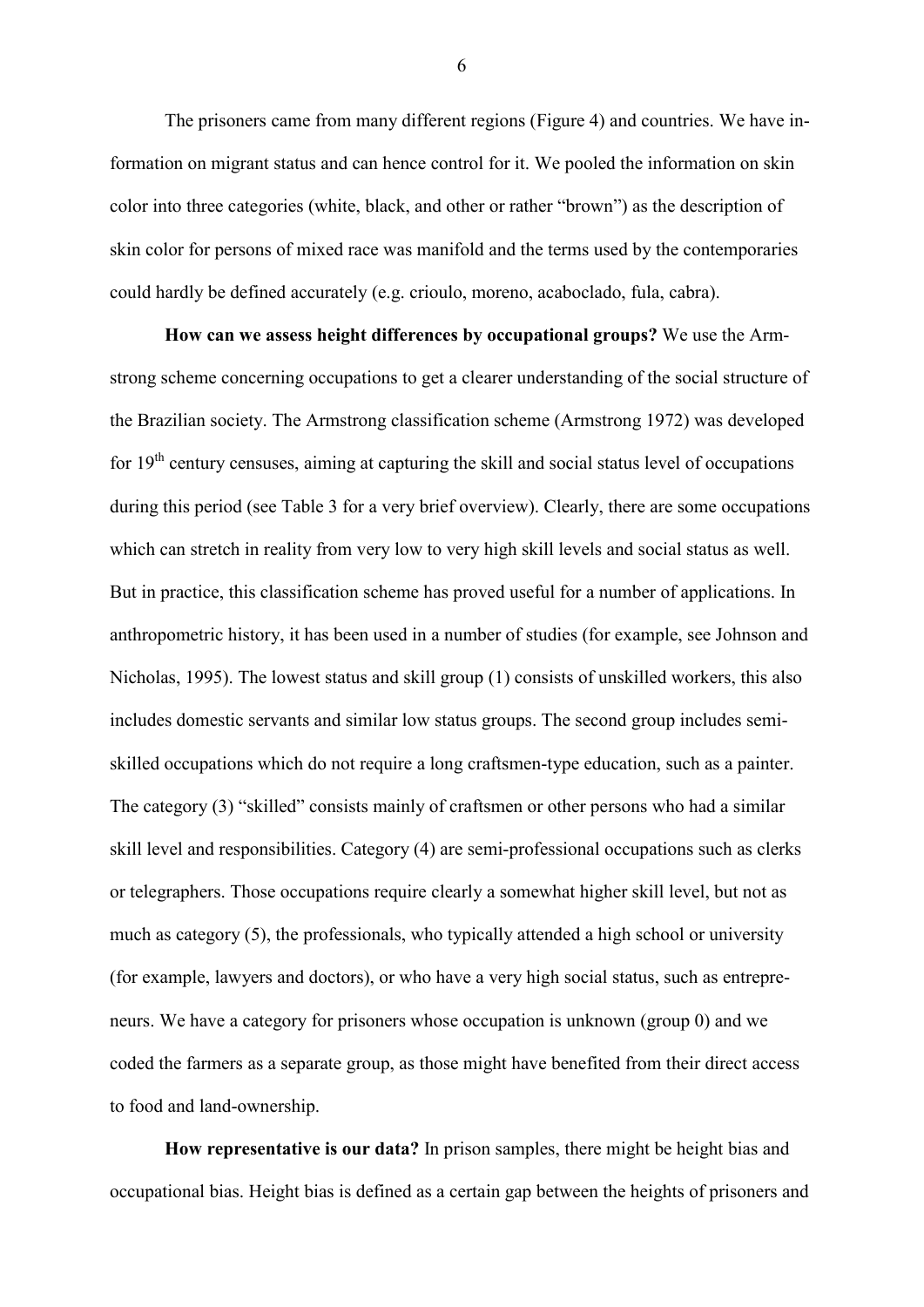the heights of the total population, whereas occupational bias means that prisoners typically had more often lower-class observations than the overall population. It has been found in other studies that the height bias of prison samples is typically not as large as the occupational bias, partly because some height is required for criminal activities that involve violence (Baten, 1999). Nevertheless, we agree with Frank (2006) that the sample is somewhat biased towards the poorer reaches of society. In Table 4 we compare the measurement cohort of the 1870s of our sample with the Brazilian census of 1872 (Recenseamento, 1872). The share of unskilled workers was actually quite similar for the sample and the census population, but the prison sample has about 10 percent more semi-skilled workers than in the 1872 census for Brazil. On the other hand, semi-professionals are lacking to a similar amount in the sample. Professionals are largely absent in the sample, with less than 1 percent, compared to 5.5 percent in the census population. If we compare the share of slaves in our data and in the census, it is almost equal. We have more persons described as "black" in the sample (10 percent), and similarly less "other" (neither white nor black), compared to the census. This might be a true difference, or it might be due to different definitions regarding skin colour used in the prison and for the census.

Another strategy to assess the representativeness of historical samples is to compare the age heaping behaviour in the sample and in the underlying population. The idea of an age heaping analysis is that people who are not able to state their exact age often report an age rounded to multiples of five, and those persons are typically less educated than people who report their age exactly (Baten, Crayen, and Manzel, 2008). Age heaping indices such as the "Whipple Index" tend to have a strongly negative correlation with other human capital indicators such as literacy, and even stronger – in modern times – with measures of mathematical skills (as reported in the PISA survey, see A'Hearn, Baten, and Crayen, 2008). The Whipple Index is calculated by dividing the number of persons reporting a rounded age ending with 0 or 5 by the total number of people, and this is multiplied with 500. Values substantially higher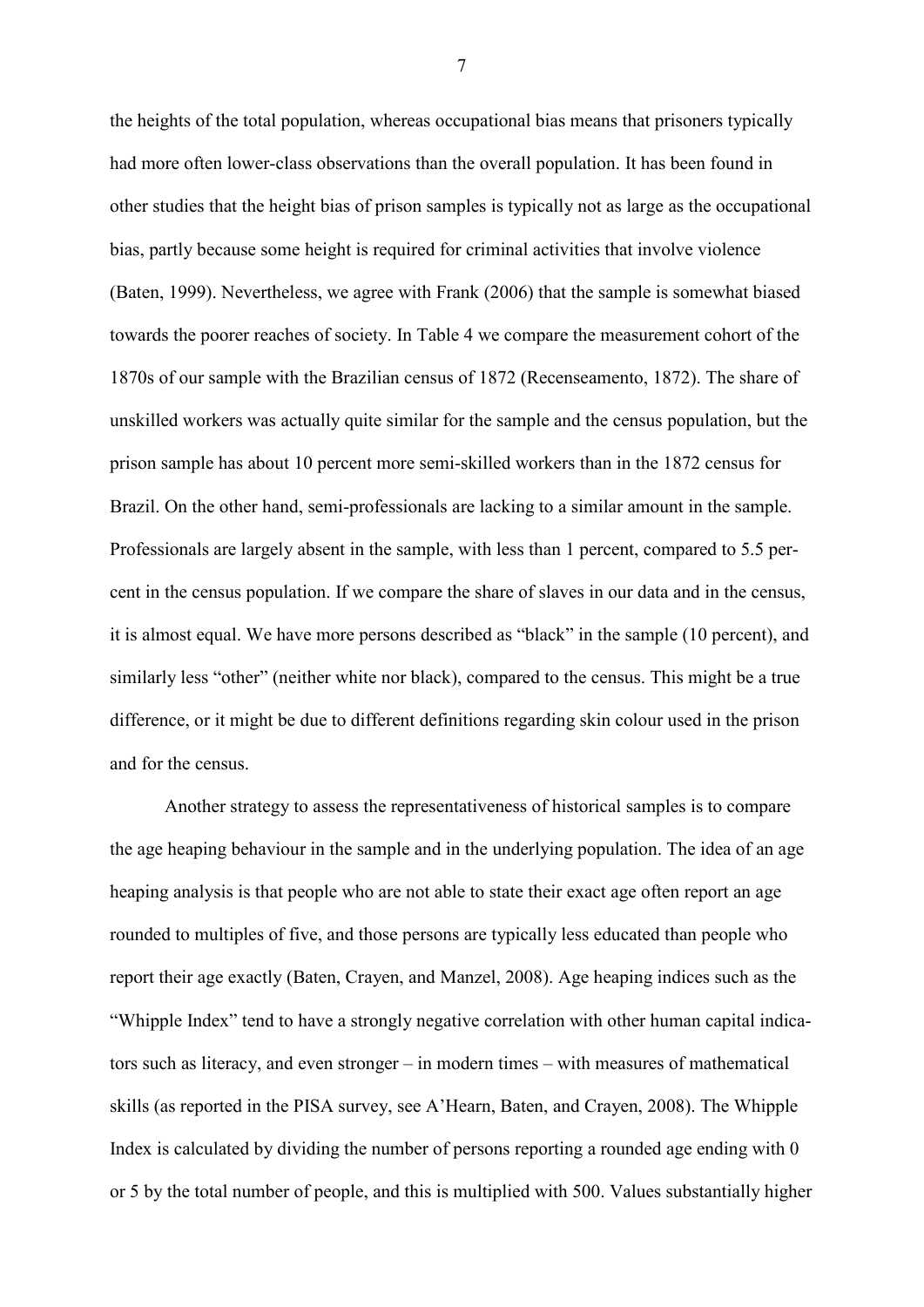than 100 indicate problematic numeracy: the higher, the worse. Manzel and Baten (2008) estimate a value of 205 for the Brazilians born in the 1850s (i.e. in the centre of our sample period). With our data we obtain an index of 178 for this birth decade. Hence, our sample has a slightly positive selection, although in this case, it is easily explained by the fact that our sample is more urban than the overall Brazilian population. Are those differences large? Overall the Whipple index can vary between 0 and 500, with typical values between 100 (no age heaping, good numeracy) and 500 (extreme age heaping, bad numeracy). <sup>6</sup> Values near 500 can be observed in the Middle East and South Asia during the 19<sup>th</sup> century, whereas European industrial countries had values close to 100. Latin America varied between almost 100 (Argentina, 1890s) and 290 (Ecuador, 1880s), hence a difference of 27, as we find it for Brazil, can be judged as small, but not negligible. We conclude from this exercise that the Brazilian sample does not have a strong negative educational bias, compared to the whole Brazilian population.

The results of our three height regressions are reported in Table 5. We estimate three different specifications, regression 1 (Col.1) controls for the migrant status in general whereas in regression 2 (Col.2) dummy variables for the origin of the migrants are included. Regression 3 (Col.3) focuses on the subsample of slaves only. These regressions can help to shed light on the following questions:

**How did Brazilian heights develop over time, according to this sample collected in Rio de Janeiro prison?** In general, the Brazilian heights stagnated first, but after the 1860s, the time coefficients show a distinct upward trend. This is no statistical artifact, as the result is robust in both models including the whole sample (Table 5), and it is also visible in the raw height data (Table 2 and Figure 1). Brazilians born in the 1880s - which is the constant in regression 1 and 2 - were 2.75 cm taller than those born in the 1810s. At this point, we cannot finally determine whether this upward trend was caused by regional income growth, or

 6 A value of 0 would mean complete avoidance of all multiples of five.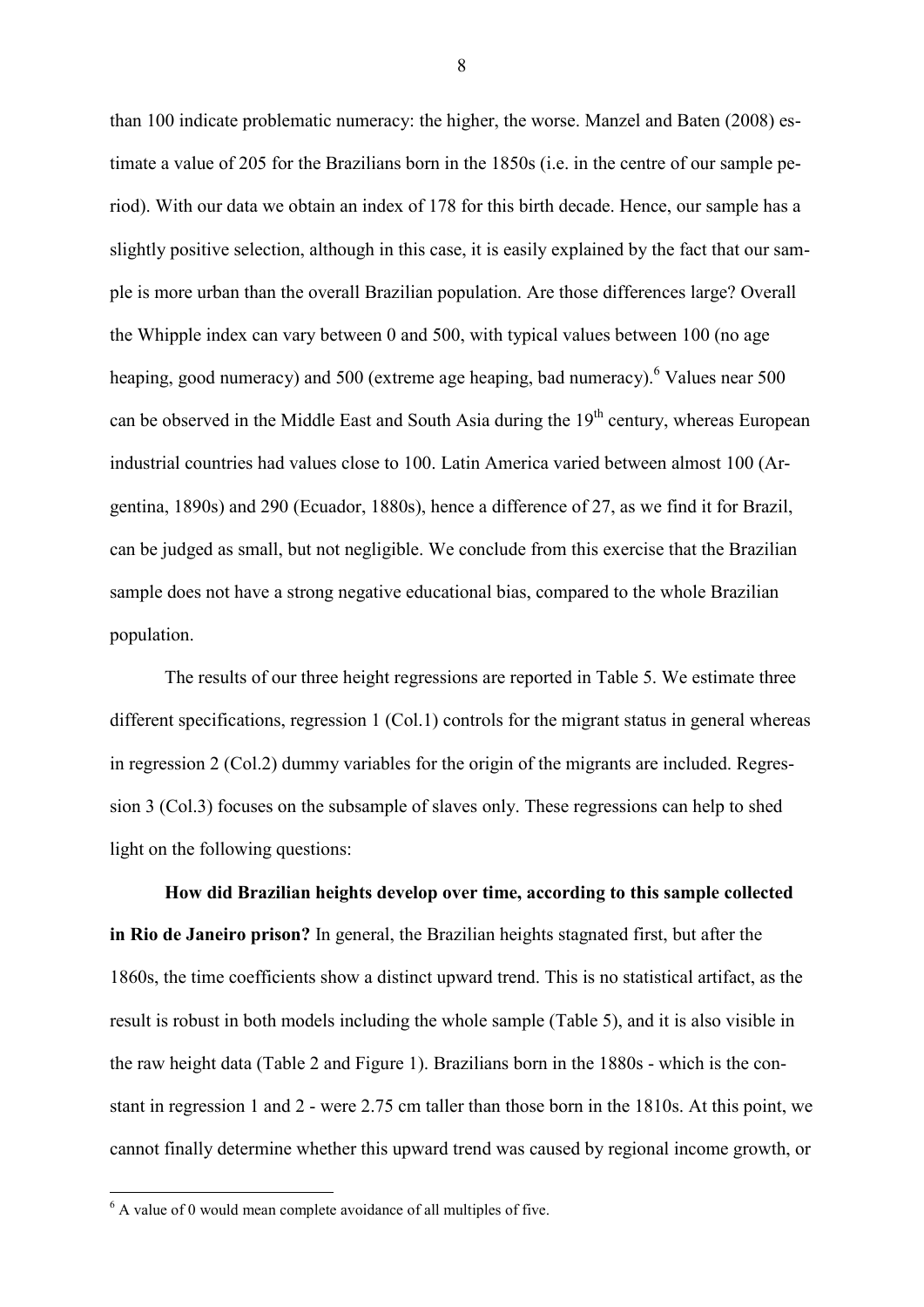perhaps by an improving disease environment. Some observers would argue that the eradication of the great tropical diseases such as yellow fever only started with the health campaigns during the early  $20<sup>th</sup>$  century mainly initiated by foreign institutions like e.g. the Rockefeller International Health Board (e.g. Löwy, 1997 and 1999).

**Are there significant regional height differences and does migration play a role here?** A potential bias for the anthropometric trend results from the fact that our data stems from a prison in Rio de Janeiro, located in the booming southern coffee region. Was the positive height trend predominantly caused by the fact that the region developed successfully, and did northeastern heights stagnate or decline? Although all Brazilian convicts covered by our data were measured in the prison of Rio de Janeiro, their places of birth varied widely. Of the adult males born in Brazil, only 58 percent were born in the southeast, and a negligible amount in the west (see Figure 4). In contrast, 39% were born in the northeast; their height development actually resembled that of the south (Figure 2). The heights of the early and latest birth cohorts were quite similar to those of the southerners, and the middle cohorts were even taller. Could this have been caused by selective migration from the northeast to the south? Most migrant studies focusing on this period find that migration from poorer to richer regions was initially characterized by a positive selectivity of migrants relative to those people who stayed, whereas migrants' human capital declined somewhat later on. Translated into anthropometric values, this would imply that the heights of the early cohorts are slightly overestimated, whereas those of the later cohorts are modestly underestimated. However this would give even more credit to our main finding - the upward trend of height in Brazil. We conclude that the strong upward trend in height was probably not caused by selective migration.

A second potential distortion of the trend could be foreign migration. There was considerable migration to Brazil, especially in the second part of the century and mostly from Portugal. Could the strong height increase have been brought about by the migration of taller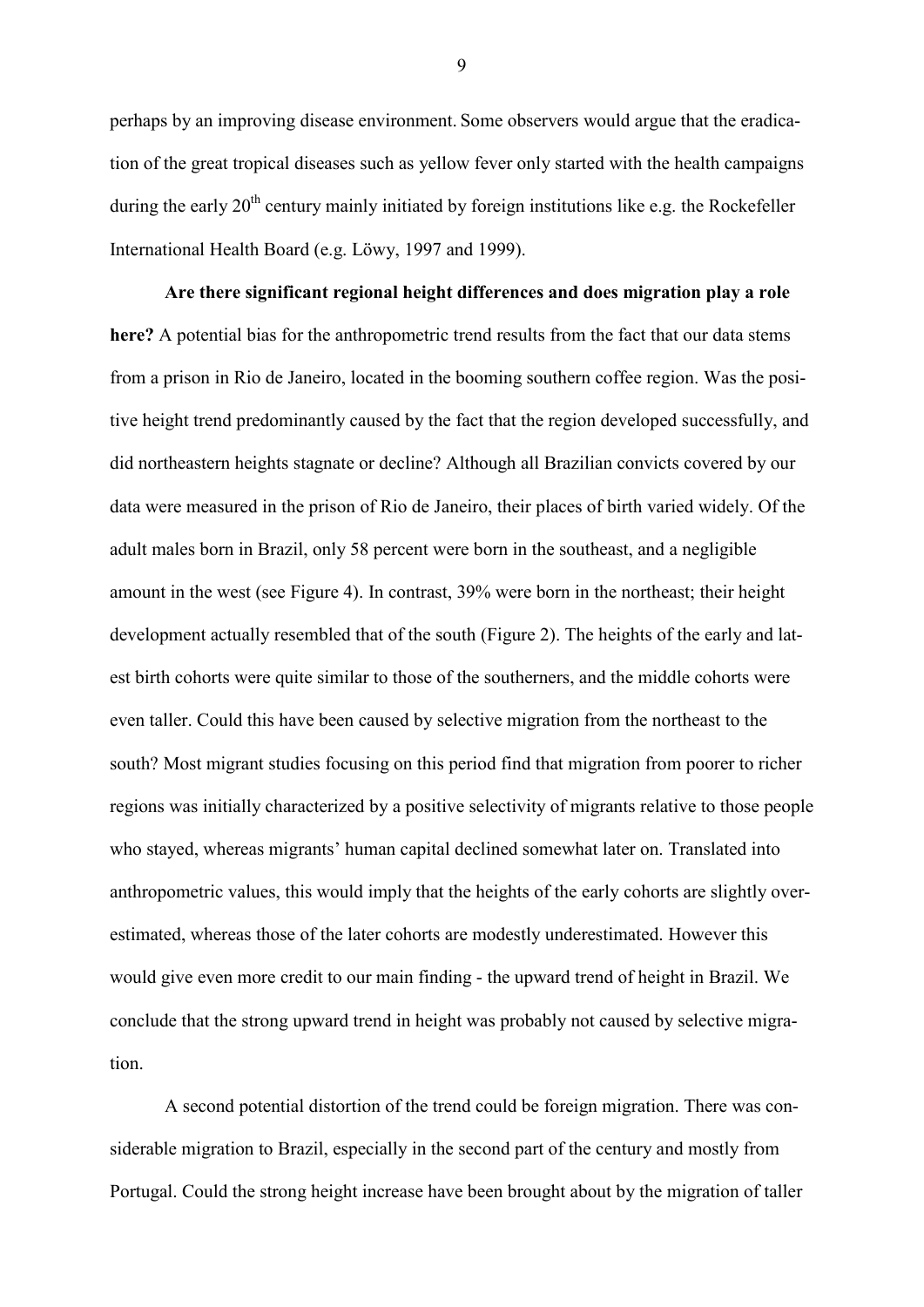individuals? If the trend is estimated for persons born in Brazil only, the trend is almost identical.<sup>7</sup> Moreover, those who emigrated from Portugal, who were the largest group of migrants, were not statistically different from those born in Brazil (Table 4, Col. 2). In contrast, the German, British, and North American migrants were 3-4 cm taller, Romanic immigrants (from Italy, Spain, Portugal, France) were not significantly different from Brazilian born and migrants from other countries were 1.56 cm taller. $8$ 

Apart from the trend estimate, the height information allows a rough impression of regional differences of height in Brazil (Figure 4). We only discuss height estimates based on at least 30 observations and assume that not all those differences were caused by selective migration. The tallest Brazilians were living between São Paulo and Bahia, and in Paraíba. Except for the latter two, Northeasterners were relatively short, and this applies also to the coastal regions of Rio de Janeiro, Santa Catarina, and Espírito Santo. If we compare those height patterns with Bauer's map of agricultural specialization, we see that most of the tall regions can be characterized as cattle and grain producing, with an emphasis on the former, plus the booming São Paulo and Minas Gerais coffee plantation belt which also attracted many tall European migrants (Bauer, 1986). <sup>9</sup> Moreover, in Minas Gerais there was a remarkably high number of "free" slaves (so-called escravos de ganho). The number of slaves per slave-owner was low, so the region was characterized rather by smaller fazendas, which sometimes might have allowed more human contact between slaves and slave-owners (Klein, 1986). In contrast, the plantation economies of the Northeast (Cotton, Sugar, Tobacco) and the more Southern coast (Cacao in Espírito Santo) did not lead to favorable anthropometric values, perhaps because the workers were living far away from the inland protein abundance, or because inequality of purchasing power and housing was high. Even the taller population

 $\overline{a}$ 

 $7$  Figure available from the authors.

<sup>&</sup>lt;sup>8</sup> All those groups are based on sufficiently large numbers of cases.

<sup>&</sup>lt;sup>9</sup> In other countries, very strong advantages of proximity have been found (Baten, 1999). The proximity to the production of perishable proteins had the effect of relatively positive health and height levels, even among populations of modest purchasing power e.g. milk or offal, which could not be transported and traded over longer distances before the mid-20<sup>th</sup> century (see Baten, 1999; Komlos, 1996).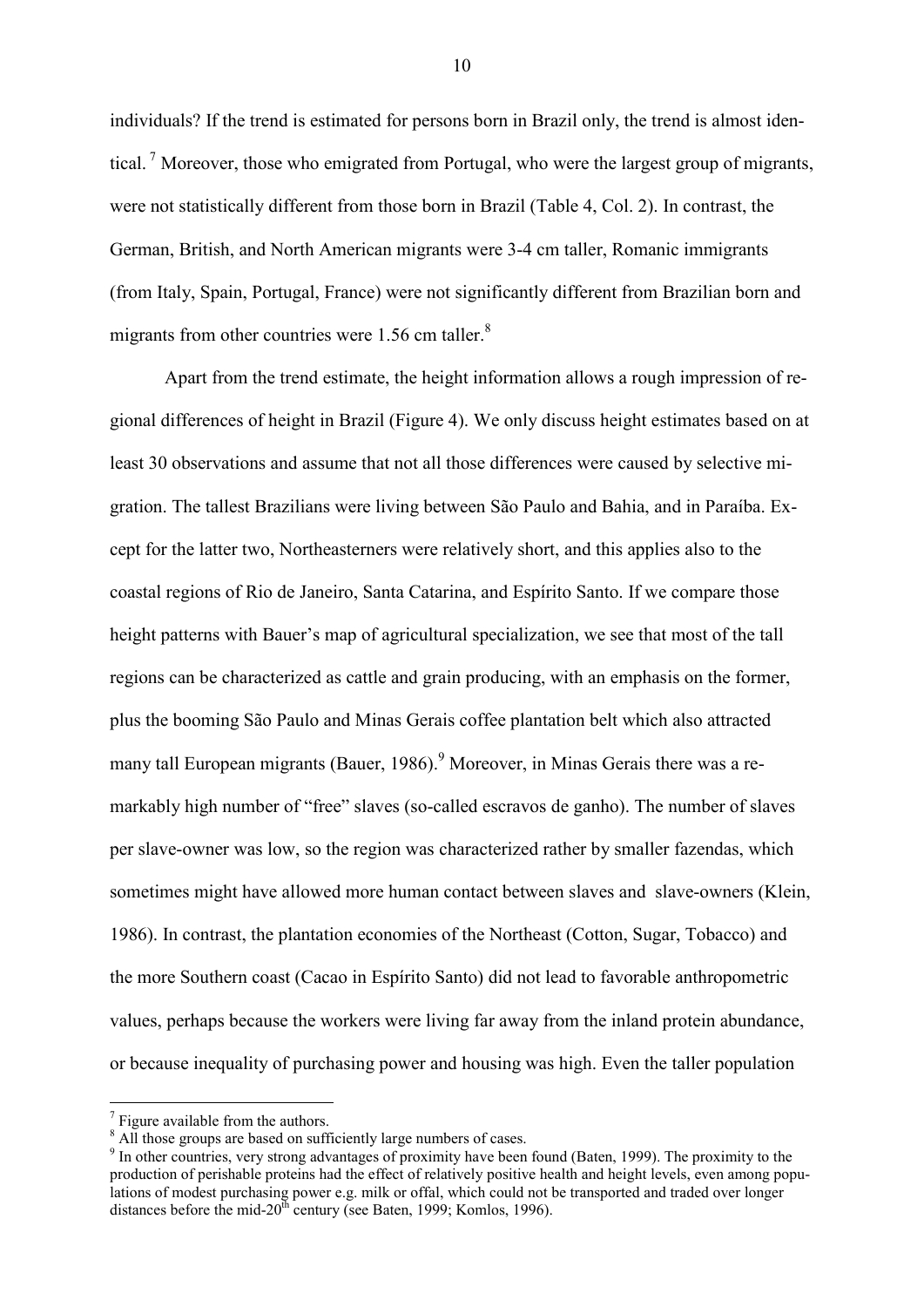of Paraíba can be explained by this difference between cattle/coffee and other plantations, as the interior cattle economy stretched to the coast at that point. The disappointing height performance of the Rio the Janeiro region might be influenced by the fact that the city of Rio de Janeiro underwent a dynamic expansion to one of the two largest cities in Latin America (Klein, 1986). Hence, the population in Rio might have suffered from an "urban penalty", a hypothesis that has been also put forward by Frank (2006).

**Which occupational differences of height can we observe in Brazil?** Brazil actually had quite modest occupational differences concerning heights between the Armstrong categories 1 to 4, between the unskilled and skilled. The big exceptions in Brazil are the professionals, who were as much as 3.2 cm taller than unskilled workers. It seems that Brazilian inequality was more determined by the difference between the really well-off and the rest, not as much between unskilled workers and skilled craftsmen. Farmers were actually shorter in this sample, but we have only 64 observations on farmers aged  $20-60^{10}$ . Apparently they did not benefit from direct access to food and land-ownership, as we assumed before. Naturally, there were not many farmers in the city of Rio de Janeiro, and those might have been the particularly unsuccessful farmers who went to the city to seek alternative employment. In fact, we do not know if these farmers really lived in Rio or if they were just transferred there for arrestment.

### **Are there height differences regarding skin colour and were slaves worse off?** In-

teresting are also the differences between white and black, slaves and non-slaves. Figure 3 compares the height differences by skin colour in the 1810s-1840s and the 1850s-1880s. White people were initially relatively short in Brazil, but they also increased the most, namely by more than a centimeter between the early and later half of the sample. The height of black people and "other" races developed less positively. Why might that have been the case? After

 $\overline{a}$ 

<sup>&</sup>lt;sup>10</sup> We also controlled for age composition by including the 19-22 and 51-60 year-olds in the Brazil regression. The results were as expected, with the exception of the 51-60 year-olds who were not significantly shorter. Among the young men, growth continued until the age of 20 or 21.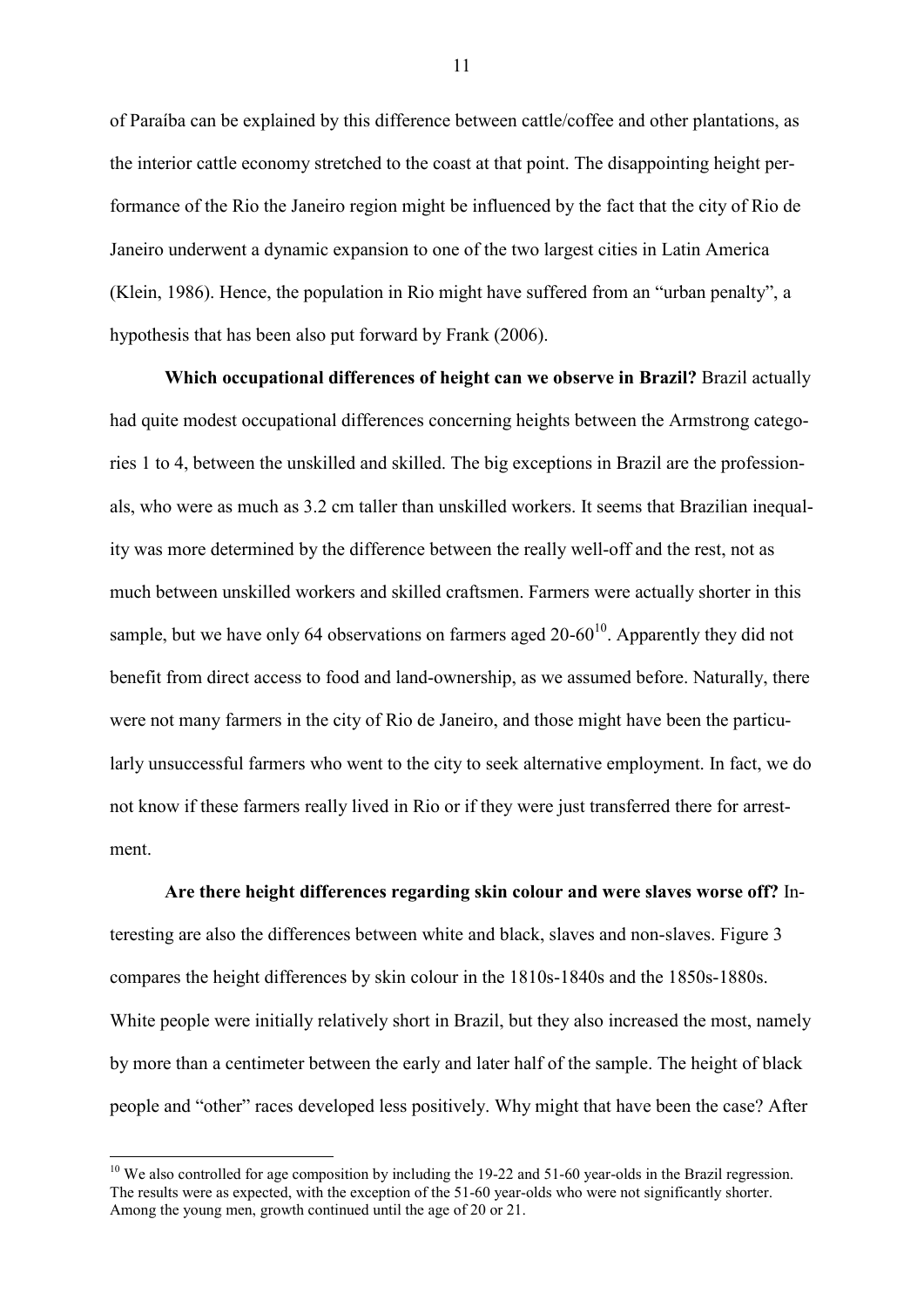the abolition of slavery in Brazil, the obligation of the landlords to care for their slaves ceased, and a large part of the black population lived without adequate housing and might have even suffered from worse nutrition than before. In general, slaves were shorter by one centimeter, and black people were taller by 0.7 centimeter (Table 4, Col. 2). Given that there were no white slaves, to a certain extent those differences cancel each other out. But the interesting finding is really that black people were not shorter than white people in Brazil. The relatively favorable height values for black Brazilians, especially in the 1840/50s, can probably not be explained genetically, as the black people born in Africa were actually much shorter than those born in the feijoada environment in Brazil: The black people of African birth were on average 161.7 cm  $(N=151)$ , those born in Brazil were 164.9 cm  $(N=921)$ , which is a statistically significant difference.<sup>11</sup> Black slaves in the United States were actually quite tall in comparison with Brazilian slaves. According to Margo and Steckel (1982), the mean height of U.S. slaves was around 170.5 cm (25-39 year-olds, 1790s-1840s), i.e. 4 cm taller than Brazilian slaves (adding the slave coefficient from the constant in Col. 2, Table 4). But the white population in the U.S. was also quite a bit taller than that of Brazil (around 173 cm during the 1800s-1830s, then falling to 169.1 cm in the 1890s, i.e. on average they might have been one centimeter taller than the U.S. slaves (see Costa and Steckel, 1997). Fogel and Engerman (1974, 1995), Steckel (1986) and recently Rees et al. (2003) have argued that slave owners in the U.S. provided quite good nutrition to slaves after they survived childhood mortality hazards, and this mechanism might have worked in Latin America as well. Especially in a situation when importing slaves became more and more difficult and expensive, slaveowners often provided nutritious diets to their slaves, including, for example, offal and other

 $\overline{a}$ 

<sup>&</sup>lt;sup>11</sup> Our results are in line with the arguments that Eltis (1982) has provided against strong height selectivity in the slave-trade. For example, he argues that if traders put a significant premium on taller slaves, prices and volumes of slaves traded in those areas with taller populations would have been higher, which does not appear to have happened in the nineteenth century. Second, by the 19<sup>th</sup> century, physically strong (and tall) Africans were also demanded by Africa's plantations and farms. Finally, Eltis observed that the height distributions from all regions were quite normal. If there had been something like a minimum height requirement of slaves or a height interval which was much less demanded, slaves from the regions with shorter stature should have displayed some shortfall.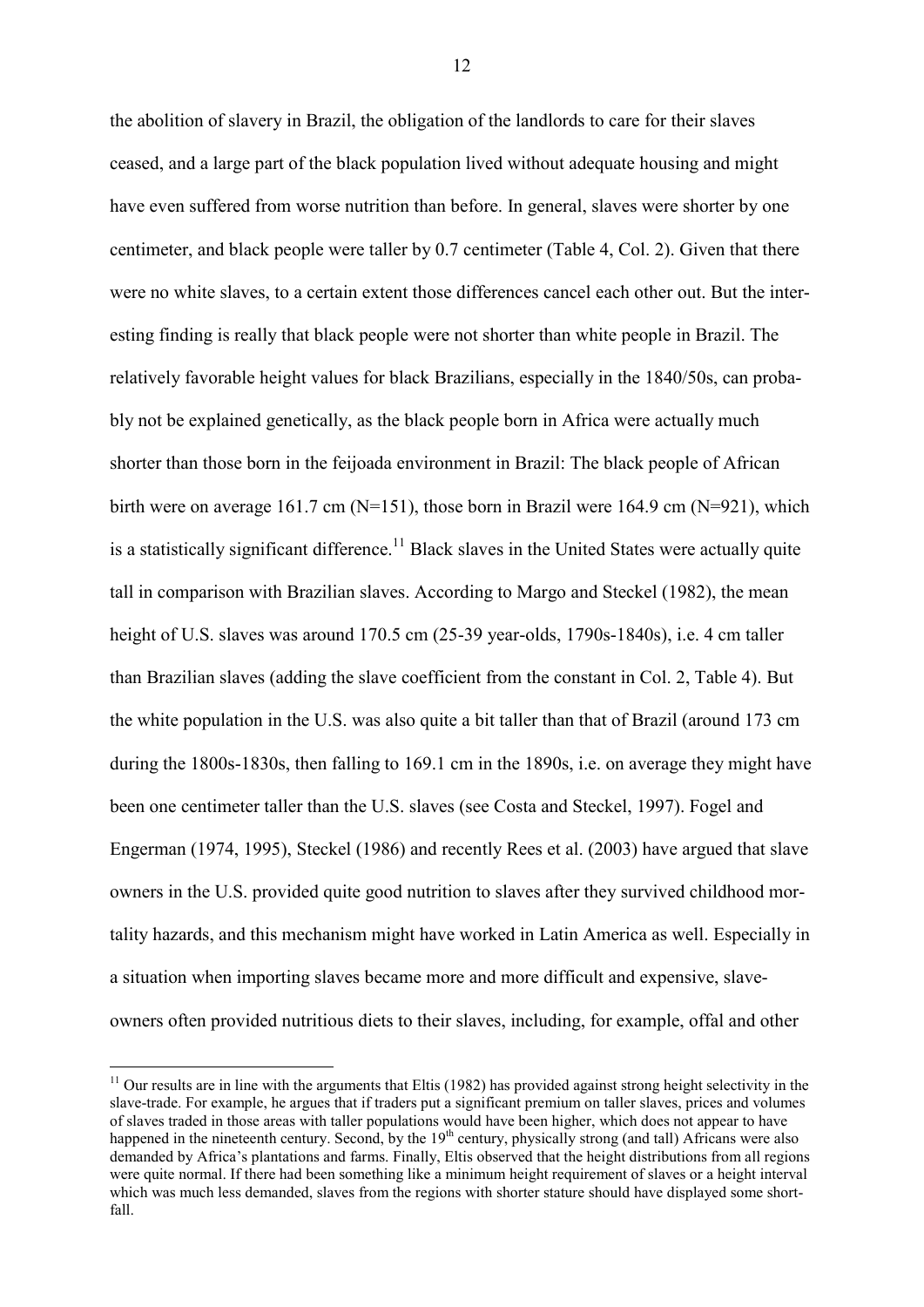varieties of cheap protein. Moreover, in Brazil the social differences between the white elite (such as the professionals and large land-owners) and the rest of the white Brazilians might have been larger than in the U.S., hence the difference between white and black does not appear as clear as in the case of the United States.

#### **4. Conclusion**

Brazil has been described as an economy which did not grow much between 1820 and 1913, when incomes were still not far from the lowest values ever measured in global comparison (Maddison 2001, see also Goldsmith 1986 for the post-1850 period). We find that the biological standard of living, which is proxied by height development, did not increase much in Brazil during the period of the 1810s-1860s. However, between the 1860s and 1880s, Brazilian heights increased substantially among the non-farm population that is covered by our sample. Hence we have to modify the initial hypothesis about Brazilian welfare based on Maddison's GDP guesstimates. Brazil's welfare development between 1820 and 1850 was not modestly positive, but stagnant or slightly declining. This lasted until the 1860s; however the biological components of the standard of living improved considerably for the population we are able to study between the 1860s and 1880s.

Apart from those main hypotheses about welfare trends, we also assessed regional and social differences. Regional heights in Brazil were higher in the inland and Southern cattle and grain producing regions, and in the booming coffee area, whereas Brazilian prisoners born in the other plantation regions were shorter, which would support the result that plantation economies in Latin America lead to lower height, unless they are as booming as coffee in Brazil of the 1870s and 1880s.

The social height differences in Brazil of the birth decades 1810s-1880s were visible mainly between a small elite of professionals and the remaining population, which included both lower and middle-class types of occupations.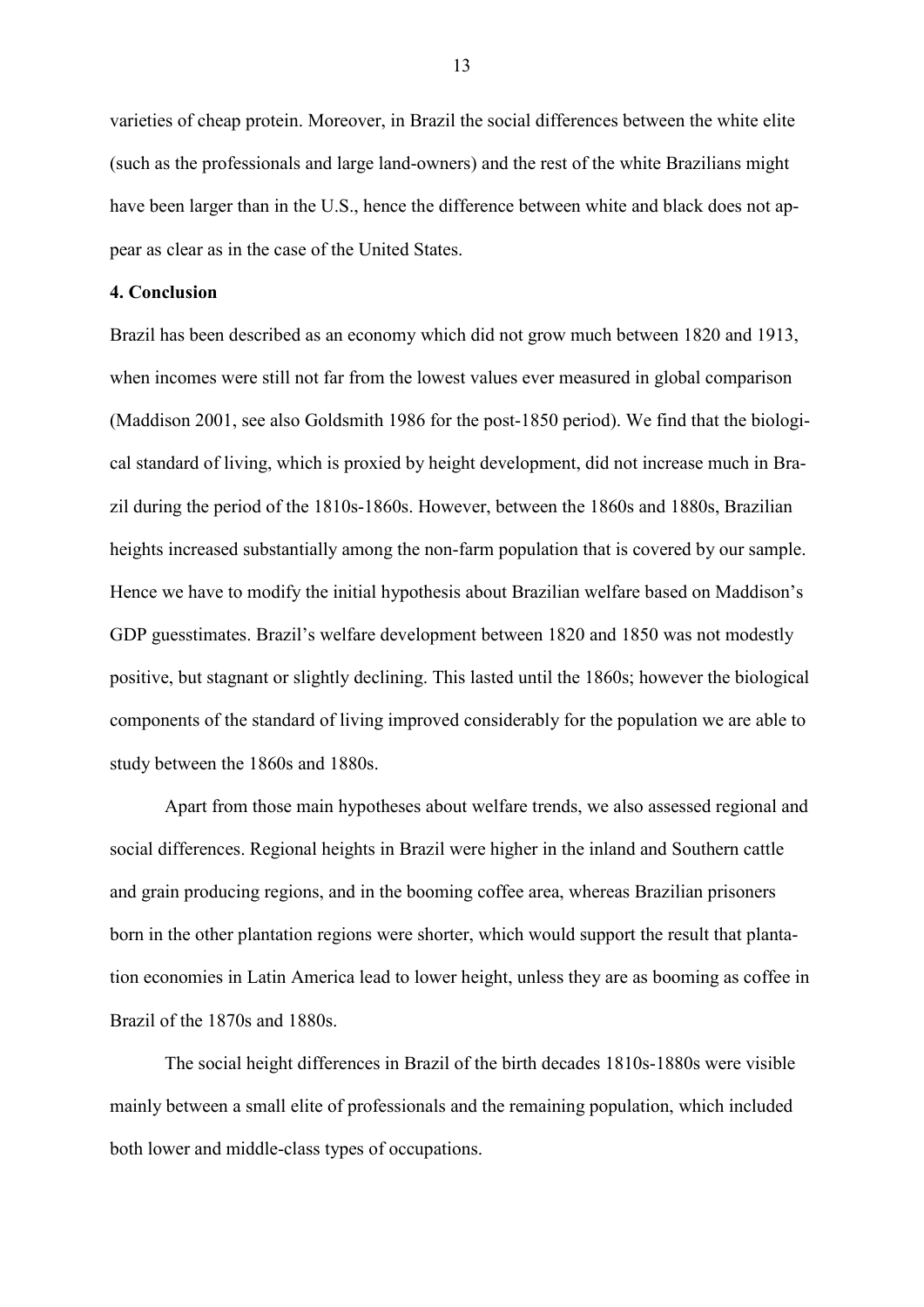#### **References**

- A'Hearn, B., Baten, J., Crayen, D., 2008.Quantifying Quantitative Literacy: Age Heaping and the History of Human Capital. Journal of Economic History (forthcoming).
- Armstrong, W.A., 1972. The use of information concerning occupations. In: Wrigley, E. A. (ed.), Nineteenth-Century Society: Essays on the Use of Quantitative Methods for the Study of Social Data. Cambridge: CUP, pp. 191-310.
- Arora, S., 2001. Health, Human Productivity, and Long-Term Economic Growth. Journal of Economic History, 61-3, pp. 699-749.
- Baten,J., Crayen, D., Manzel, K., 2008. Zahlenfähigkeit und Zahlendisziplin in Nord- und Westdeutschland, 16.-18. Jahrhundert.In: Jahrbuch fuer Wirtschaftsgeschichte, (forthcoming).
- Baten, J., 1999. Ernährung und wirtschaftliche Entwicklung in Bayern, 1730-1880. Stuttgart: Steiner.
- Bauer, A., 1986. Rural Spanish America, 1870-1930. In: Bethell, L. (ed.), The Cambridge History of Latin America Vol.4, pp. 153-185. Cambridge University Press.
- Bernecker, W., Pietschmann, H., Zoller, R., 2000. Eine kleine Geschichte Brasiliens. Frankfurt am Main: Suhrkamp.
- Costa, D., Steckel, R., 1997. Long-Term Trends in Health, Welfare and Economic Growth in the United States. In: Steckel, R. and Floud, R. (eds.). Health and Welfare during Industrialization, Univ. of Chicago Press: Chicago and London: 47-89.
- Eltis, D., 1982. Nutritional Trends in Africa and the Americas: Heights of African, 1819-1839. Journal of Interdisciplinary History 12, pp. 453-475.
- Fish, W., 1978. Changing Food Use Patterns in Brazil. Luso-Brazilian Review 15 (1), pp. 69-89.
- Fogel, R., 1993. Economic Growth, Population Theory, and Physiology: The Bearing of Long-Term Processes on the Making of Economic Policy. American Economic Review 84, pp. 369-95.
- Fogel, R.W., Engerman, S.L., 1974/1995. Time on the Cross: The Economics of American Negro Slavery. Reissued edition. New York: W.W. Norton and Company.
- Frank, Z., 2006. Stature in Nineteenth-Century Rio de Janeiro: Preliminary Evidence from Prison Records. Revista de Historia Económica: Journal of Iberian and Latin American History 24 (3), pp. 465-490.
- Fukao, F., Ma, D., Yuan, T., 2007. Real GDP in Pre-war Asia: A 1934-36 Benchmark Purchasing Power Parity Comparison with the U.S.. Review of Income and Wealth 53 (3), pp. 503-523.
- Goldsmith, R.W., 1986. Desenvolvimento Financeiro sob um Secolo de Inflação. Harper and Row, São Paulo.
- Haber, S., Klein, H.S., 1994. The Economic Consequences of Brazilian Independence. In: Haber, S. (ed.). How Latin America Fell Behind. Stanford University Press, pp. 243- 257.
- Johnson, L., Frank, Z., 2006. Cities and Wealth in the South Atlantic: Buenos Aires and Rio de Janeiro before 1860. Comparative Study of Society and History 48 (3), pp. 634- 668.
- Johnson, P., Nicholas, S., 1995. Male and Female Living Standards in England and Wales, 1812-1857: Evidence From Criminal Height Records. Economic History Review, New Series, 48-3, pp. 470-481.
- Klein, H.S., 1986. African Slavery in Latin America and the Caribbean. Oxford University Press.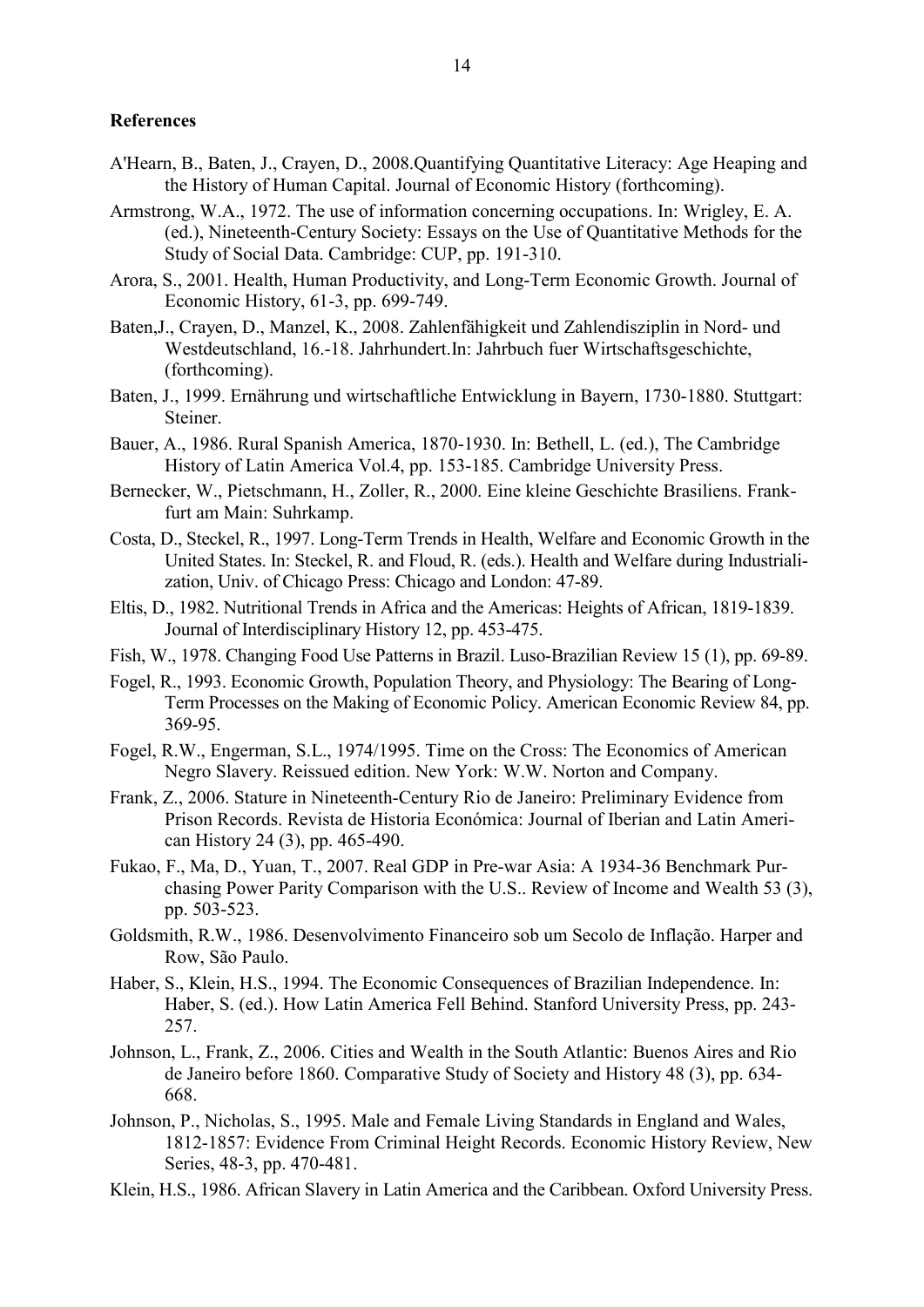- Kiple, K., 1989. The Nutritional Link with Slave Infant and Child Mortality in Brazil. The Hispanic American Historical Review 69 (4), pp. 677-690.
- Komlos, J., Baten, J., (eds.) 1998. The Biological Standard of Living in Comparative Perspective. Stuttgart.
- Komlos, J., 1985. Stature and Nutrition in the Habsburg Monarchy: The Standard of Living and Economic Development in the Eighteenth Century. American Historical Review 90 (5), pp. 1149-61.
- Leff, N. 1994. Economic Development in Brazil, 1822-1913. In: Haber, S. (ed.), How Latin America Fell Behind. Stanford University Press, pp. 34-61.
- Löwy, Ilana., 1997. Epidemiology, Immunology, and Yellow Fever: The Rockefeller Foundation in Brazil, 1923-1939. Journal of the History of Biology (30) pp. 397-417.
- Löwy, Ilana., 1999. Representing and intervening in public health: viruses, mosquitoes and Rockefeller Foundation experts in Brazil. História, Ciências, Saúde – Maguinhos (3), pp. 647-677.
- Maddison, A., 2001. The World Economy: A Millennial Perspective. Paris: OECD.
- Manzel, K., Baten, J., 2008. Gender Inequality in Numeracy: the Case of Latin America and the Caribbean, 1880-1949. Working Paper Tuebingen, Dept Economics.
- Margo, R., Steckel, R.H., 1983. Heights of Native Born Northern Whites during the Antebellum Period. Journal of Economic History 43, pp. 167-174.
- Recenseamento geral do Brasil 1872 Império do Brasil, http://biblioteca.ibge.gov.br/visualizacao/monografias/visualiza\_colecao\_digital.php?ti tulo=Recenseamento Geral do Brasil 1872 - Império do Brazil&link=Imperio do Brazil, accessed on June 6th, 2008.
- Rees, R., Komlos, J., Long, N. V., Woitek, U., 2003. Optimal food allocation in a slave economy. Journal of Population Economics, 16(1), 21–36.
- Steckel, R.H., Floud, R., 1997. Health and Welfare during Industrialization. Chicago: The University of Chicago Press.
- Steckel, R., 1995. Stature and the Standard of Living. Journal of Economic Literature 33 (4), pp. 1903-1940.
- Steckel, R., 1986. A Peculiar Population: the Nutrition, Health, and Mortality of American Slaves from Childhood to Maturity. Journal of Economic History 46, pp. 721-741.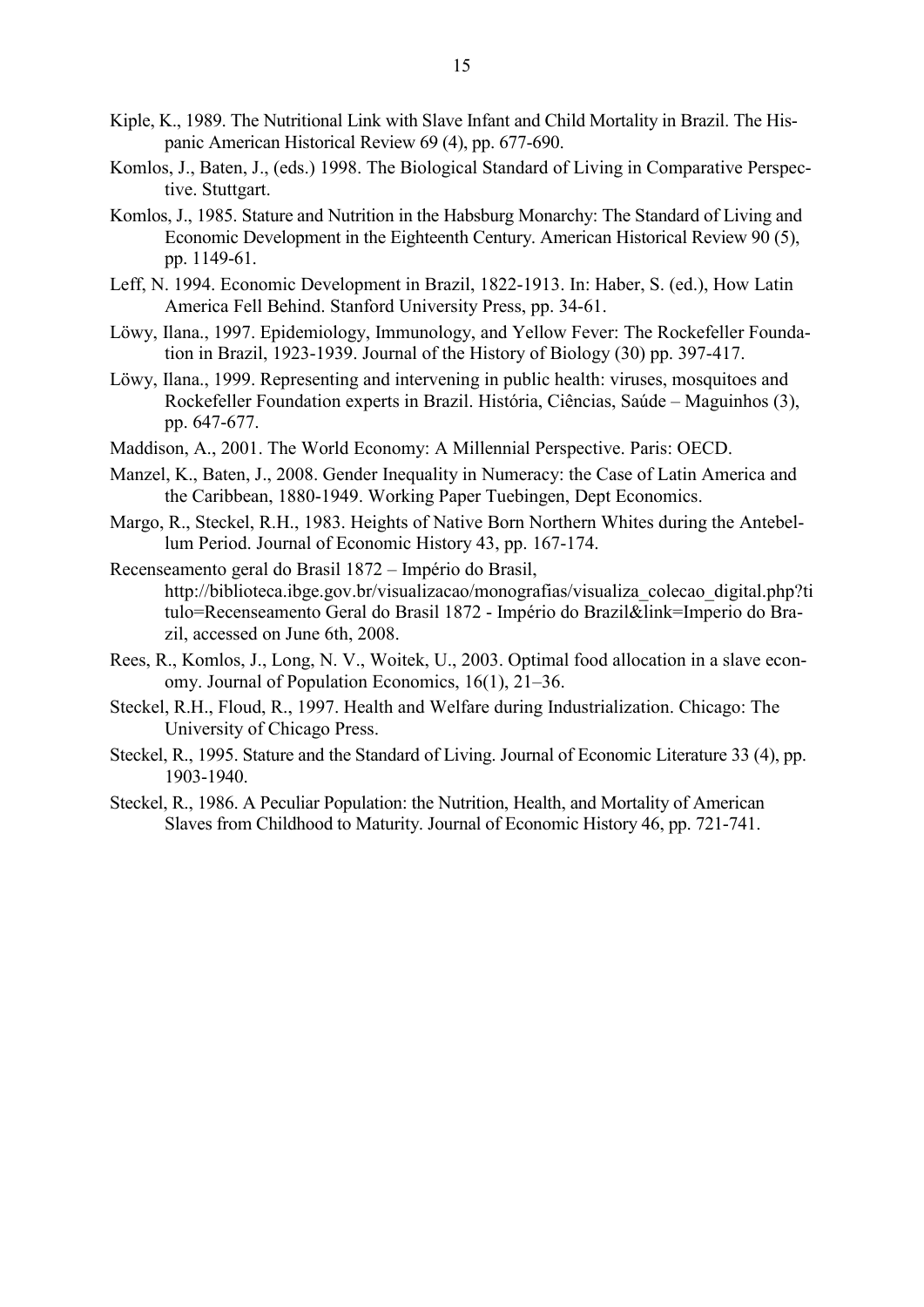# **Tables and Figures**

| <b>year</b>                | 1820 | 1850 | 1870  | 1890  | 1900  | <b>1910</b> | 1913  | 2001  |
|----------------------------|------|------|-------|-------|-------|-------------|-------|-------|
| Argentina                  |      |      | 1.311 | 2,152 | 2,756 | 3,822       | 3,797 | 8,137 |
| <b>Brazil</b>              | 646  | 686  | 713   | 794   | 678   | 769         | 811   | 5,570 |
| Peru                       |      |      |       |       | 817   | 975         | 1.037 | 3,630 |
| Uruguay                    |      |      | 2,181 | 2.147 | 2.219 | 3,136       | 3,310 | 7,557 |
| <b>Total Latin America</b> | 6921 |      | 681   |       | 1,109 |             | 1,481 | 5,811 |

## **Table 1: GDP per capita in selected Latin American economies (Source: Maddison 2001)**

# **Table 2: Number of cases by birth decade**

| <b>Birth</b><br>decade | Number of<br>cases | Raw average<br>height | Standard<br>deviation |
|------------------------|--------------------|-----------------------|-----------------------|
| 1810                   | 75                 | 164.3                 | 7.38                  |
| 1820                   | 323                | 164.3                 | 7.30                  |
| 1830                   | 705                | 164.8                 | 7.04                  |
| 1840                   | 1265               | 164.6                 | 6.85                  |
| 1850                   | 1604               | 164.5                 | 6.71                  |
| 1860                   | 1740               | 165.0                 | 6.77                  |
| 1870                   | 887                | 166.5                 | 6.53                  |
| 1880                   | 172                | 166.1                 | 7.38                  |
| total                  | 6771               |                       |                       |

## **Table 3: Occupational classification using the farmer-augmented Armstrong scheme (selected occupations)**

| <b>Unskilled</b>     |               |                |              |        |
|----------------------|---------------|----------------|--------------|--------|
| Day-laborer          | Gardener      | Loader         | Servant      | Worker |
|                      |               |                |              |        |
| Semi-Skilled         |               |                |              |        |
| <b>Barber</b>        | Coachman      | Cook           | Guard        |        |
| Painter              | Sailor        |                |              |        |
|                      |               |                |              |        |
| Farmer               |               |                |              |        |
| Agriculturist        | Cattle owner  | Farmer         |              |        |
| <b>Skilled</b>       |               |                |              |        |
| <b>Blacksmith</b>    | Cabinet maker | Carpenter      | Confectioner |        |
|                      | Printer       |                | Tin smith    |        |
| Mason                |               | Shop assistant |              |        |
| Semi-Professionals   |               |                |              |        |
| Clerk                | Merchant      | Pharmacist     | Stenographer |        |
| Telegrapher          |               |                |              |        |
|                      |               |                |              |        |
| <b>Professionals</b> |               |                |              |        |
| Doctor               | Engineer      | Entrepreneur   | Industrial   |        |
| Lawyer               | Professor     | School teacher | Veterinarian |        |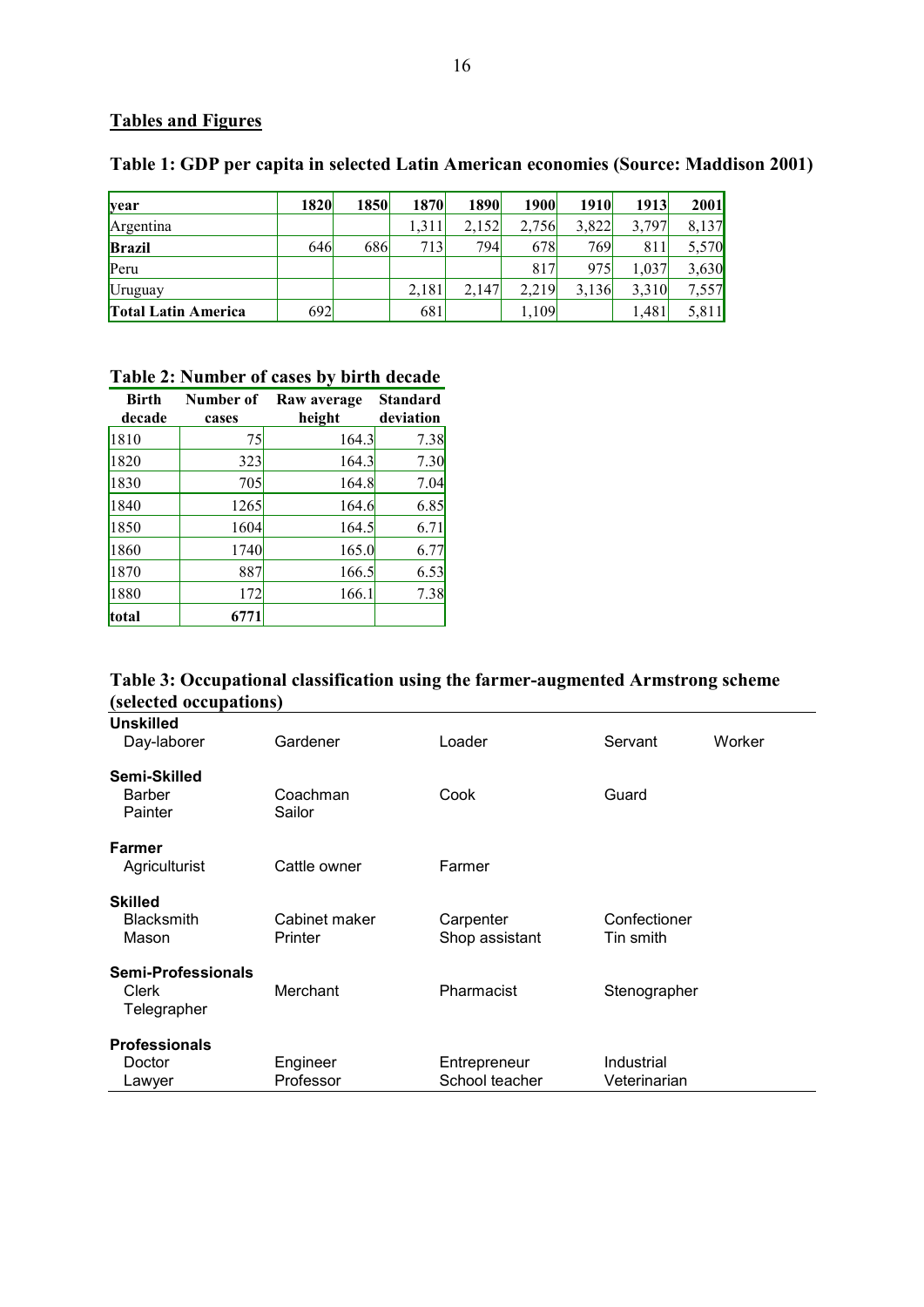|                    | <b>Brazil Census</b><br>share 1872 | Brazil sample<br>share 1870s |
|--------------------|------------------------------------|------------------------------|
| Occupational group |                                    |                              |
| No occupation      | n.a.                               | 3.1                          |
| Unskilled          | 33.9                               | 35.9                         |
| Farmers            | n.a.                               | 1.7                          |
| Semi-skilled       | 26.5                               | 34.5                         |
| Skilled            | 20.6                               | 21.1                         |
| Semi-professionals | 13.5                               | 3.0                          |
| Professionals      | 5.5                                | 0.7                          |
| <b>Slaves</b>      |                                    |                              |
| free               | 84.29                              | 82.88                        |
| slave              | 15.71                              | 17.12                        |
| Skin colour        |                                    |                              |
| White              | 38.5                               | 41.6                         |
| Mestizo            | 41.5                               | 30.4                         |
| <b>Black</b>       | 20.0                               | 28.0                         |
|                    |                                    |                              |

**Table 4: Occupational and social structure, and skin color of Brazil in 1872 and in the prison sample (for the measurement cohort of the 1870s).** 

Notes: without considering farmers and persons without occupation.

|                   | (1)          | (2)          | (3)                    |
|-------------------|--------------|--------------|------------------------|
|                   | Brazil (all) | Brazil (all) | <b>Brazil (slaves)</b> |
| Semi-skilled      | $0.73***$    | $0.52**$     | n.a.                   |
|                   | (0.00)       | (0.01)       |                        |
| <b>Skilled</b>    | $0.87***$    | $0.82***$    | n.a.                   |
|                   | (0.00)       | (0.00)       |                        |
| Semi-professional | $0.94**$     | $0.74*$      | n.a.                   |
|                   | (0.00)       | (0.08)       |                        |
| Professional      | $3.19***$    | $3.21***$    | n.a.                   |
|                   | (0.00)       | (0.00)       |                        |
| Farmer            | $-1.29*$     | $-1.41*$     | n.a.                   |
|                   | (0.064)      | (0.05)       |                        |
| Round age         | $-0.77***$   | $-0.77***$   | $-0.97$                |
|                   | (0.00)       | (0.00)       | (0.35)                 |
| Migrant           | 0.17         |              |                        |
|                   | (0.45)       |              |                        |
| <b>Black</b>      | 0.21         | ref.cat.     |                        |
|                   | (0.40)       |              |                        |
| White             | $-0.20$      | $-0.65**$    |                        |
|                   | (0.41)       | (0.04)       |                        |
| <b>Brown</b>      | ref. cat.    | $-0.40$      |                        |
|                   |              | (0.13)       |                        |
| Slave             |              | $-0.99**$    | n.a.                   |
|                   |              | (0.02)       |                        |
| France            |              | 0.49         | n.a.                   |
|                   |              | (0.62)       |                        |
| Germany           |              | $3.71***$    | n.a.                   |
|                   |              | (0.00)       |                        |
| UK                |              | $3.48***$    | n.a.                   |

# **Table 5: Regressions of heights**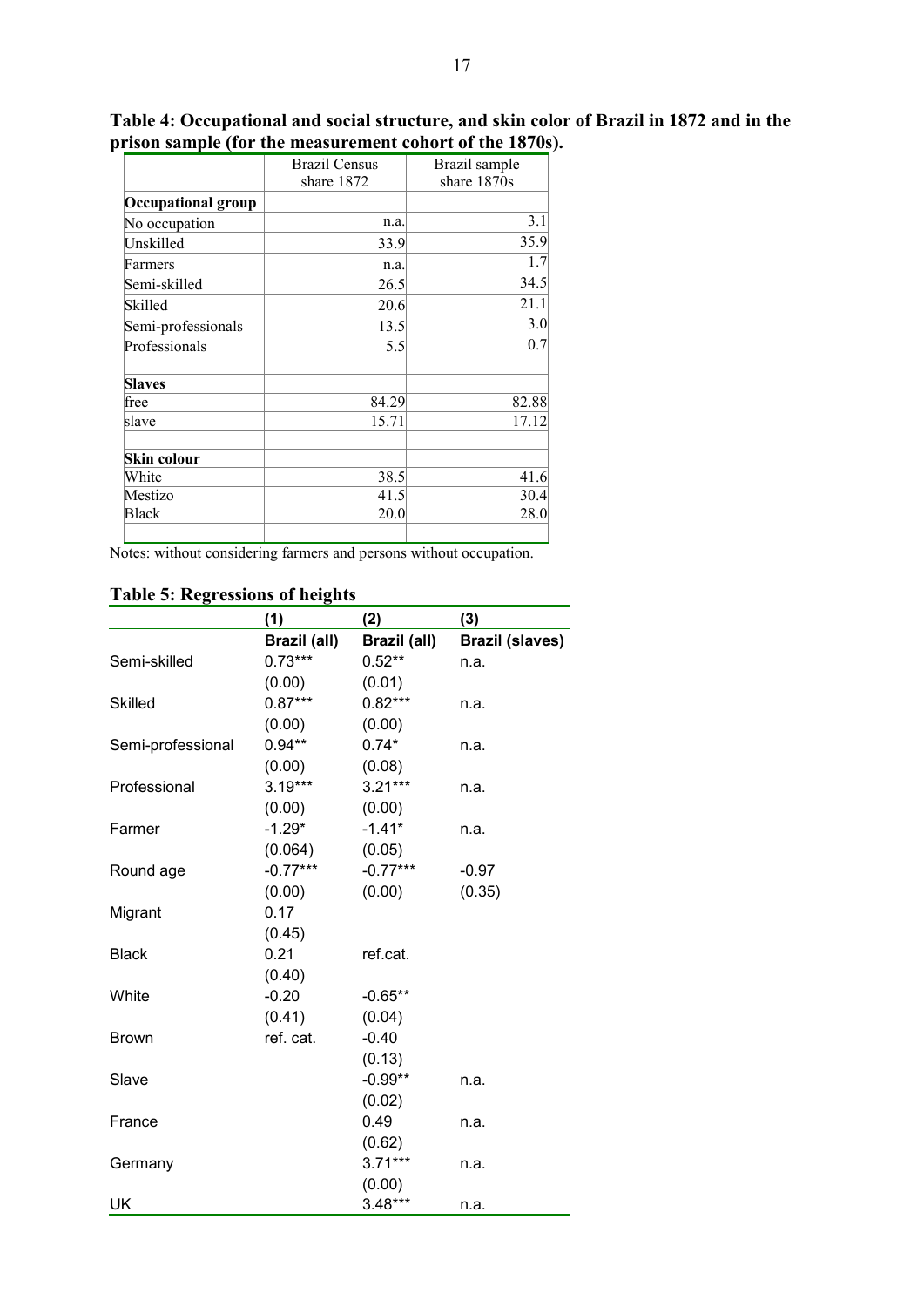| <b>R-squared</b>     | 0.02                 | 0.03                 | 0.03                     |  |
|----------------------|----------------------|----------------------|--------------------------|--|
| <b>Observations</b>  | 6771                 | 6491                 | 430                      |  |
|                      | (0.00)               | (0.00)               | (0.00)                   |  |
| Constant             | 166.91***            | 167.36***            | 166.53***                |  |
|                      | (0.75)               |                      |                          |  |
| Age 51-60            | $-0.14$              | n.a.                 | n.a.                     |  |
|                      | (0.15)               | (0.18)               | (0.98)                   |  |
| Age 22               | $-0.51$              | $-0.48$              | $-0.03$                  |  |
|                      | (0.07)               | (0.11)               | (0.54)                   |  |
| Age 21               | $-0.73*$             | $-0.66$              | $-1.69$                  |  |
|                      | (0.01)               | (0.01)               | (0.98)                   |  |
| Age 20               | $-1.05***$           | $-1.00***$           | 0.04                     |  |
|                      | (0.00)               | (0.00)               | (0.34)                   |  |
| Age 19               | $-1.93***$           | $-1.89***$           | $-2.38$                  |  |
| 1880                 | ref.cat.             | ref.cat.             | ref.cat.                 |  |
|                      | (0.66)               | (0.65)               |                          |  |
| 1870                 | $-0.24$              | $-0.25$              | n.a.                     |  |
|                      | (0.00)               | (0.00)               | (0.32)                   |  |
| 1860                 |                      |                      |                          |  |
|                      | (0.00)<br>$-1.80***$ | (0.00)<br>$-1.81***$ | (0.26)<br>$-2.74$        |  |
| 1850                 |                      |                      |                          |  |
|                      | (0.00)<br>$-2.54***$ | (0.00)<br>$-2.48***$ | (0.36)<br>$-2.47$        |  |
|                      |                      |                      |                          |  |
| 1840                 | $-2.46***$           | $-2.45***$           | $-2.04$                  |  |
|                      | (0.00)               | (0.00)               | (0.46)                   |  |
| 1830                 | $-2.30***$           | $-2.41***$           | $-1.50$                  |  |
|                      | (0.00)               | (0.01)               | (0.92)                   |  |
| 1820                 | $-2.79***$           | $-2.06***$           | 0.20                     |  |
|                      | (0.00)               | -2.42*<br>(0.05)     | n.a.<br>$\left( \right)$ |  |
| 1810                 | $-2.75***$           |                      |                          |  |
| <b>Birth decades</b> |                      |                      | (0.00)                   |  |
| Africa               |                      |                      | $-3.59***$               |  |
|                      |                      | (0.01)               |                          |  |
| Other migrant        |                      | $1.56***$            | n.a.                     |  |
|                      |                      | (0.57)               |                          |  |
| Italy                |                      | 0.26                 | n.a.                     |  |
|                      |                      | (0.63)               |                          |  |
| Portugal             |                      | $-0.13$              | n.a.                     |  |
|                      |                      | (0.70)               |                          |  |
| Spain                |                      | 0.18                 | n.a.                     |  |
|                      |                      | (0.00)               |                          |  |
| North America        |                      | $3.24***$            | n.a.                     |  |
|                      |                      | (0.00)               |                          |  |
|                      |                      |                      |                          |  |

The constants in 1 and 2 refer to a criminal unskilled free male of brown (Col. 1) or black (Col. 2) skin color aged 23-50, born in Brazil in the 1880s. The constant in 3 refers to a slave born in Brazil in the 1880s. P-Values in brackets.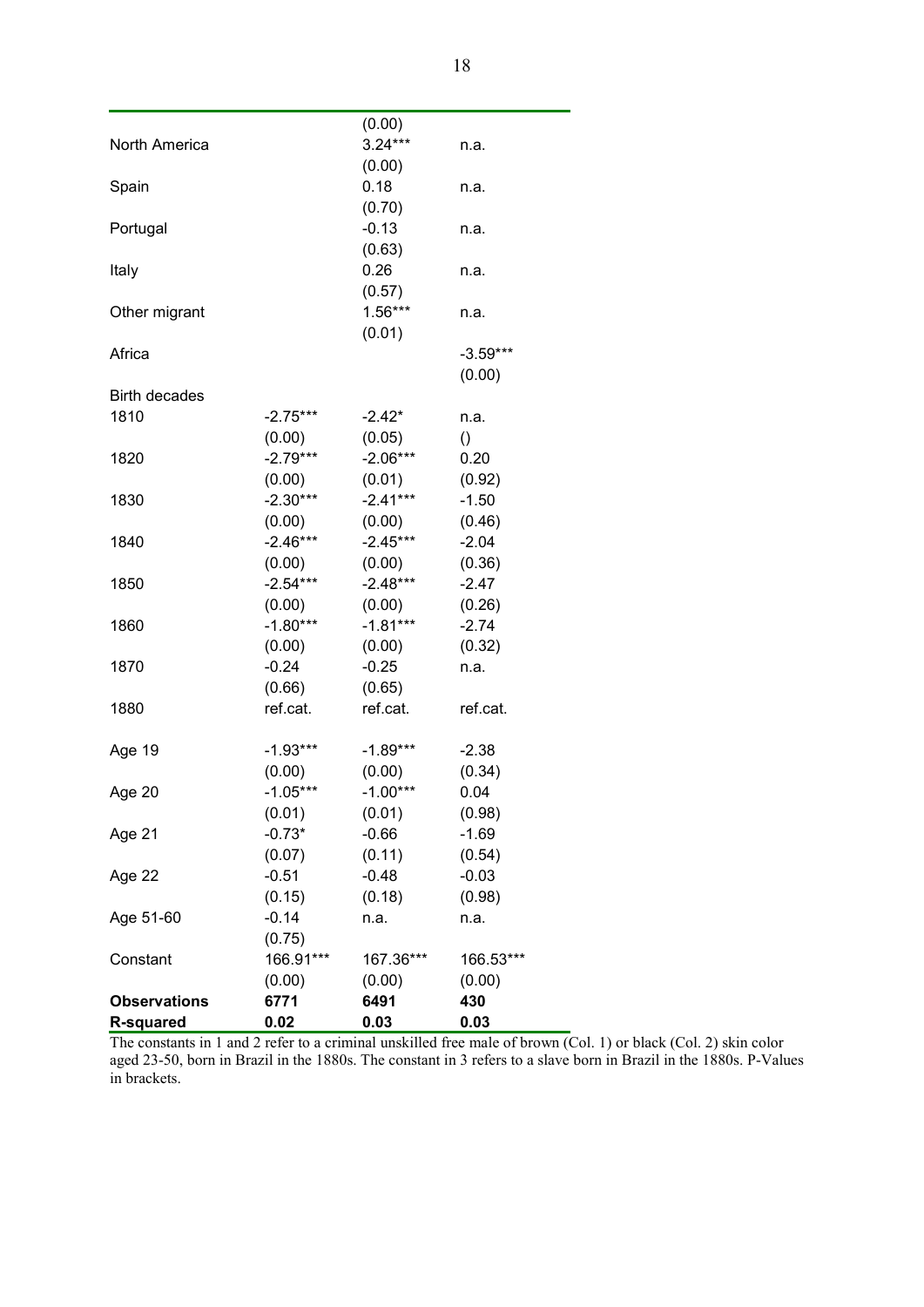

**Figure 1: Height development in Brazil** 

**Figure 2: Height development in Northeast and Southeast/South Brazil** 



Notes: "Northeast" is Pernambuco, Bahia, Sergipe, Alagoas, Paraíba, Rio Grande do Norte, Ceará, Piaui, Maranhao. "Southeast" is Rio de Janeiro, Sao Paulo, Minas Gerais, Espirito Santo, Paraná, Santa Caterina and Rio Grande do Sul. We included only birth decades with at least 50 observations, and only adult males aged 23-60.